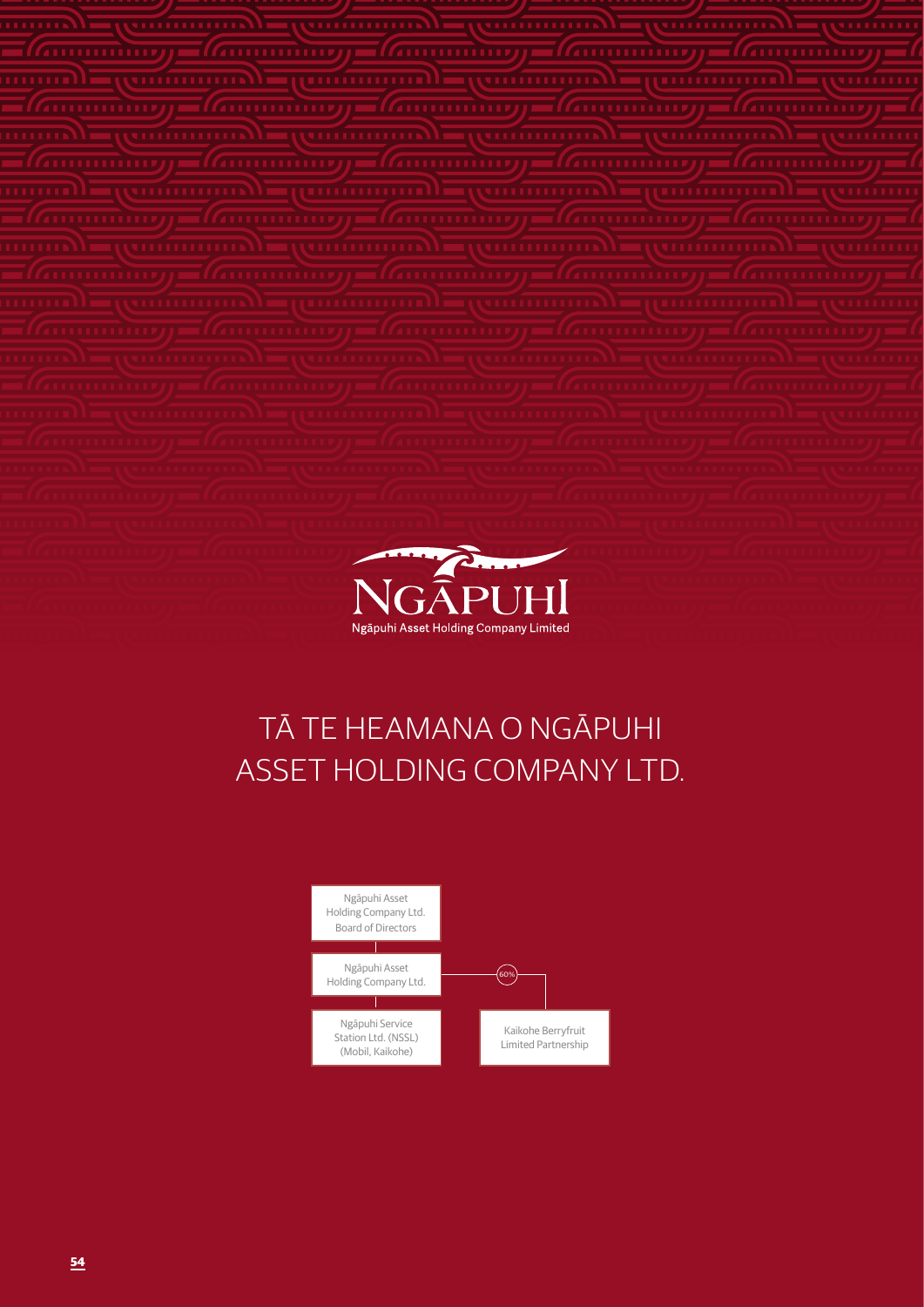# Chair's Report

#### **NGĀPUHI ASSET HOLDING COMPANY LTD. BOARD OF DIRECTORS**

John Rae Elena Trout

Nicole Anderso

Jason Witehira

Mike Simm

|  | Independent Chair                 |
|--|-----------------------------------|
|  | Independent Director              |
|  | Director / Rūnanga Representative |
|  | Resigned                          |
|  | Resigned                          |

#### **Tēna rā tātou katoa,**

Korōria ki te Atua i runga rawa, he maungarongo ki te mata o te whenua, he hakaaro pai ki ngā tāngata katoa. Tēnā rā tātou katoa.

Tēnā koutou e ngā kūia, e ngā kaumātua o Ngāpuhi e noho ake nei hei hakaruruhau mō mātou. Ka mihi atu ki te hunga kāhui e hakarangatira ake ana i tō tātou hui.

Ka nui te aroha ki a koutou.

**John Rae** — Independent Chair Ngāpuhi Asset Holding Company Ltd.

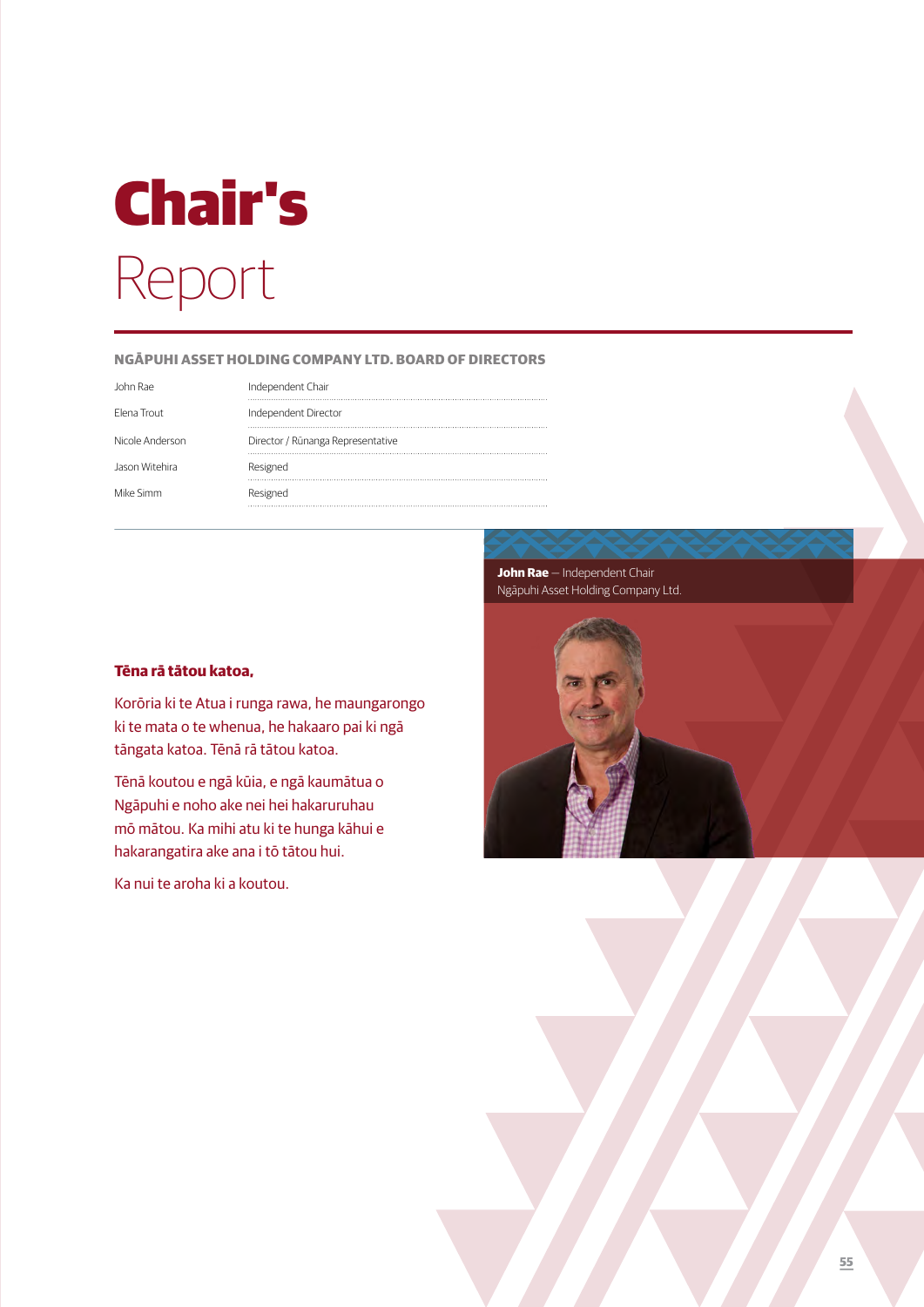#### **HE MAHI AHUMONI**

#### PERFORMANCE AND HIGHLIGHTS

It is pleasing that for my first report as Chair of Ngāpuhi Asset Holding Company Limited (NAHC) that the NAHC Group has continued its run of achieving exceptional financial returns.

For the 12 months ended June 2021 NAHC Group reported a net profit of \$4.6m, a record trading result. Having only recently been appointed to the position of Chair of NAHC, I wish to acknowledge the contributions of the dedicated NAHC staff, management team, Board and the recent Chair — Jason Witehira, in delivering another exceptional result for the enduring benefit of all Ngāpuhi.

During the year we all experienced significant disruption as a result of the ongoing impact of COVID-19. With businesses having changed as well as low interest rates and the closure of global borders, the business environment became categorised by extreme uncertainty. However, throughout this uncertainty NAHC has continued to demonstrate resilience and has capitalised upon the opportunities that arose.

The key financial and performance highlights for NAHC during the year were:

- **•** Net profit of \$4.6m (2020: \$3.22m),
- **•** Undertook comprehensive due diligence of three significant local investment opportunities within the tourism, transport and horticulture industries
- **•** Established Kaikohe Berryfruit Limited Partnership (KBLP), a new 10ha horticulture tunnel house joint venture, at the Ngāwha Innovation and Enterprise Park (NIEP)
- **•** Sold three investment units within the John Butler Centre
- **•** Secured a new strategic tenant for the Paper Plus building in Kaikohe; and
- **•** Core returns within fisheries and funds-under-management exceeded budget.

Furthermore, the total assets of the NAHC Group increased to \$66.8m [2020: \$64.1m] after having provided Te Rūnanga-Ā-Iwi-O-Ngāpuhi (the Rūnanga) a further dividend of \$2.27m (2020: \$2.27m).



#### **HE RINGA TOHU** DIRECTORSHIPS

The first point of note is that Jason Witehira stood down as Chair of NAHC in April 2021, after having successfully served six years as a Director of NAHC, with four years at the helm as Chair.

In mid-2020 Jason foreshadowed to the NAHC Board that he would likely have to reassess his position if he and his wife (Kimiora) were successful in acquiring a new larger supermarket. In 2021 when they acquired Pak'nSave Albany, Jason made the rightful call to step down. This was a particularly difficult decision for someone who has such an overwhelming desire to give back to their people and had chaired NAHC with such pride.

Jason continues to be an influential proponent of NAHC and Ngāpuhi, due to the respect that he has earnt in the commercial and political arena. Having had the privilege of working alongside Jason for his time at NAHC, I sincerely acknowledge the contributions and personal sacrifices he and Kimiora have made on behalf of NAHC and Ngāpuhi.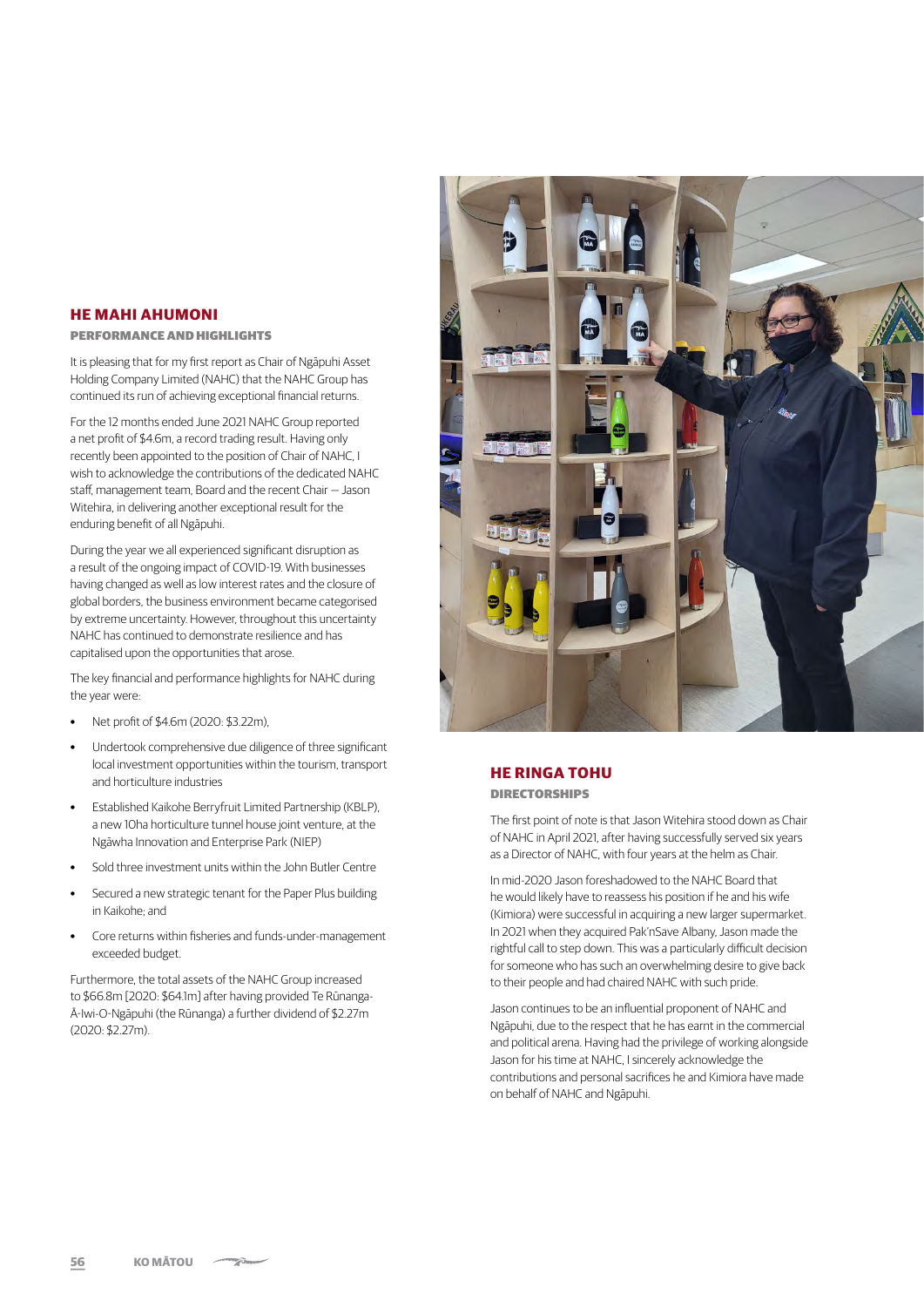Prior to Jason stepping down, Mike Simm had elected not to stand for reappointment having completed his first three-year term, and Wane Wharerau also stepped off the NAHC Board in February having served his maximum nine-year tenure. Wane was replaced by Nicole Anderson as the Rūnanga' representative on the NAHC Board. NAHC is equally grateful for the services of Mike and Wane, and we appreciate the capabilities and renewed perspective that Nicole provides.

Therefore, NAHC currently has three serving Directors — Elena Trout, Nicole Anderson and John Rae (Independent Chair).

This Board structure exceeds the minimum requirement of maintaining 60% independence (Māori Fisheries Act 2004), and we are currently in the process of appointing a third Independent Director, following a well-advertised process. From this search, we have been overwhelmed by the calibre and number of candidates that are willing to participate on the NAHC Board, and we believe there is a rich stock of governance wanting to contribute to the future successes of Ngāpuhi.

#### **HE MAHI HĪ IKA**

#### FISHERIES

It is worth restating that being 'pre-settlement' Ngāpuhi has primarily relied upon deriving an economic existence from within the fisheries sector, through its interests received under the Māori Fisheries Settlement. The two primary income sources from Ngāpuhi' fisheries settlement assets are:

(i) The receipt of dividends from Aotearoa Fisheries Limited, trading as Moana NZ.

Ngapuhi is the single largest shareholder in Moana NZ with a shareholding of 12.6%, based upon notional Iwi population (Māori Fisheries Act 2004, schedule 3). An additional 3.1% interest in Moana NZ is scheduled to be transferred from Te Ohu Kaimoana to NAHC under the proposed Māori Fisheries Act amendments. This will bring NAHC investment within Moana NZ (and its 50% owned subsidiary Sealord) to the full recognised notional Ngāpuhi population of 15.79%; and

(ii) The sale of annual catch entitlement (ACE).

ACE is derived from the settlement and general quota shares that NAHC holds within the quota management system (QMS). Every year NAHC transacts this allocated ACE with its fisheries partners Moana (inshore), Sealord (deepwater), Sanford (scampi), and a mix of Ngāpuhi and bespoke commercial fishers.

Although NAHC received another significant dividend contribution from Moana NZ during the year of \$1.1m (2020: \$1.4m) the quantum received was bolstered by the accounting treatment of Sealord's acquisition of the Petuna Aquaculture operations in Tasmania, Australia. The Moana NZ dividend, which is formula driven, masks the extent of the overwhelming societal and commercial pressures currently placed upon fisheries; and the important and relatively immediate decisions that all Māori will be faced with to preserve this essential resource, whilst maintaining the hard-fought settlement rights of Māori.

During the year NAHC advocated for and participated within an industry-led shelving arrangement for 20,000MT of hoki ACE; and assisted the Rūnanga in participating within the Environment Court proceeding regarding the proposed Bay of Island Maritime Protection Areas. As the mandated Iwi organisation for Ngāpuhi on behalf of fisheries, the Rūnanga has a difficult responsibility to balance the best interests of the people of Ngāpuhi, and the fishery itself. Finding the right balance is challenging. However, with the health of both tangata whenua and Tangaroa being intrinsically linked, we must take a holistic and collaborative approach with a multigenerational focus.

Commercial fisheries is a core industry for New Zealand that provides significant revenue streams and employment for Ngāpuhi. However, in the absence of science we must preference preservation, and in the short term (at least) it is likely that commercial fisheries as an industry in New Zealand will retract whilst the correct balance is being determined and sustainable fisheries practices are universally endorsed.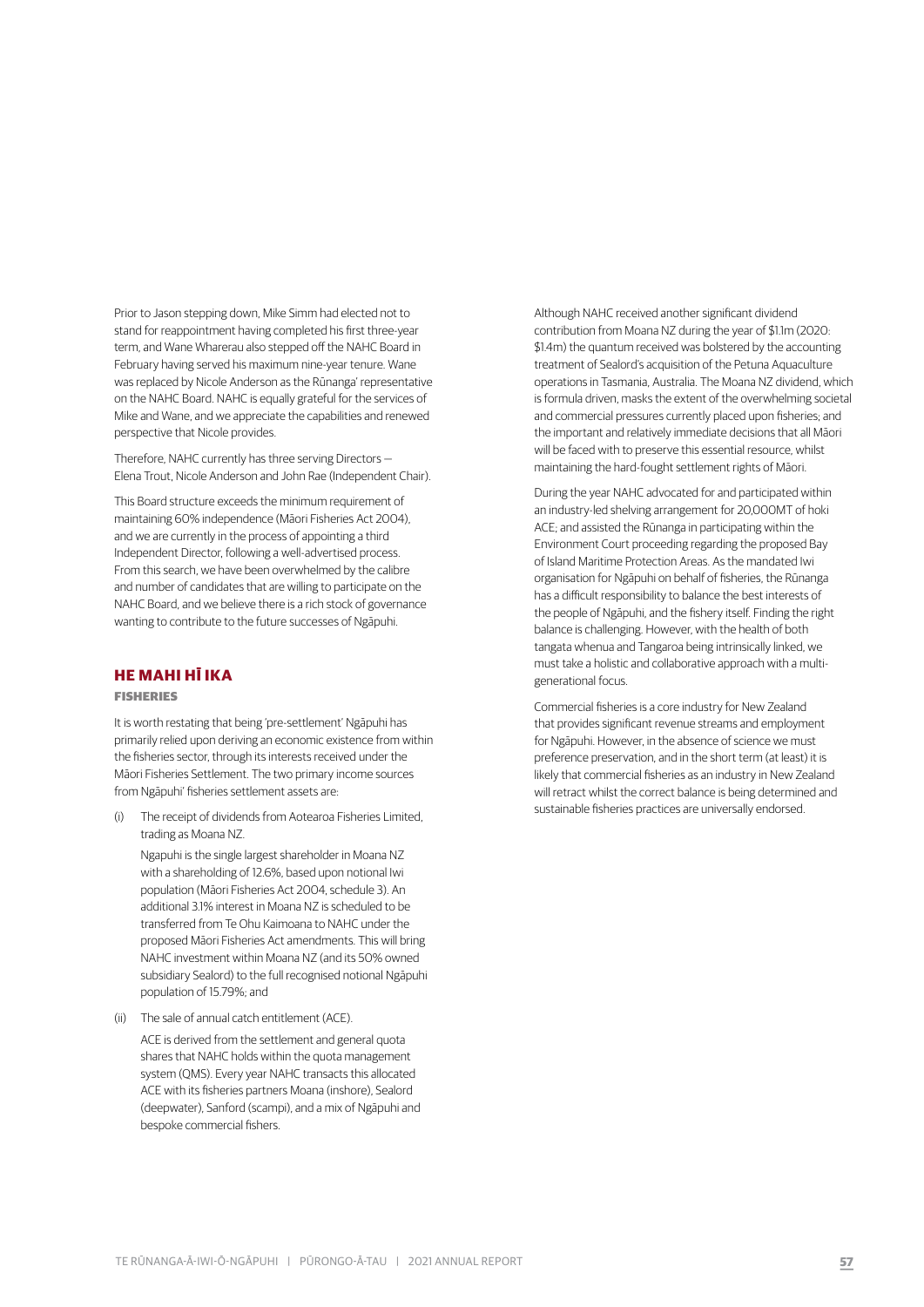#### **HE MAHI HAUMI**

#### INVESTMENTS

The NAHC Group has a total asset base of \$66.8m which represents a \$2.7m increase from the prior year (2020: \$64.1m). Fisheries-related assets represent 65% or \$43m of the total NAHC assets, with \$23.8m (2020: \$20.8m) being non-fisheries-related.

During the year NAHC continued its strategy of growing and diversifying its non-fishing related investments. This included:

- (i) Increasing its investment portfolio under management with MINT Asset Management to \$14m (2020: \$11.6m) with a further capital investment of \$1m with an annualised return of 12.31%,
- (ii) Completing the sale of its three investment units within the John Butler Centre; and
- (iii) Establishing Kaikohe Berryfruit Limited Partnership (KBLP) with NAHC holding the majority and controlling interest.



## 66

KBLP has already begun with employing 27+ local people (predominantly Ngāpuhi) in the construction phase ... with the anticipation of creating a further 130-plus jobs for the region once the site is fully established.

### **EMPLOYMENT AND WORK EXPERIENCE FOR 13-15 LOCAL STAFF**

**NSSL CONTRIBUTION OF \$460K IN WAGES DURING THE YEAR**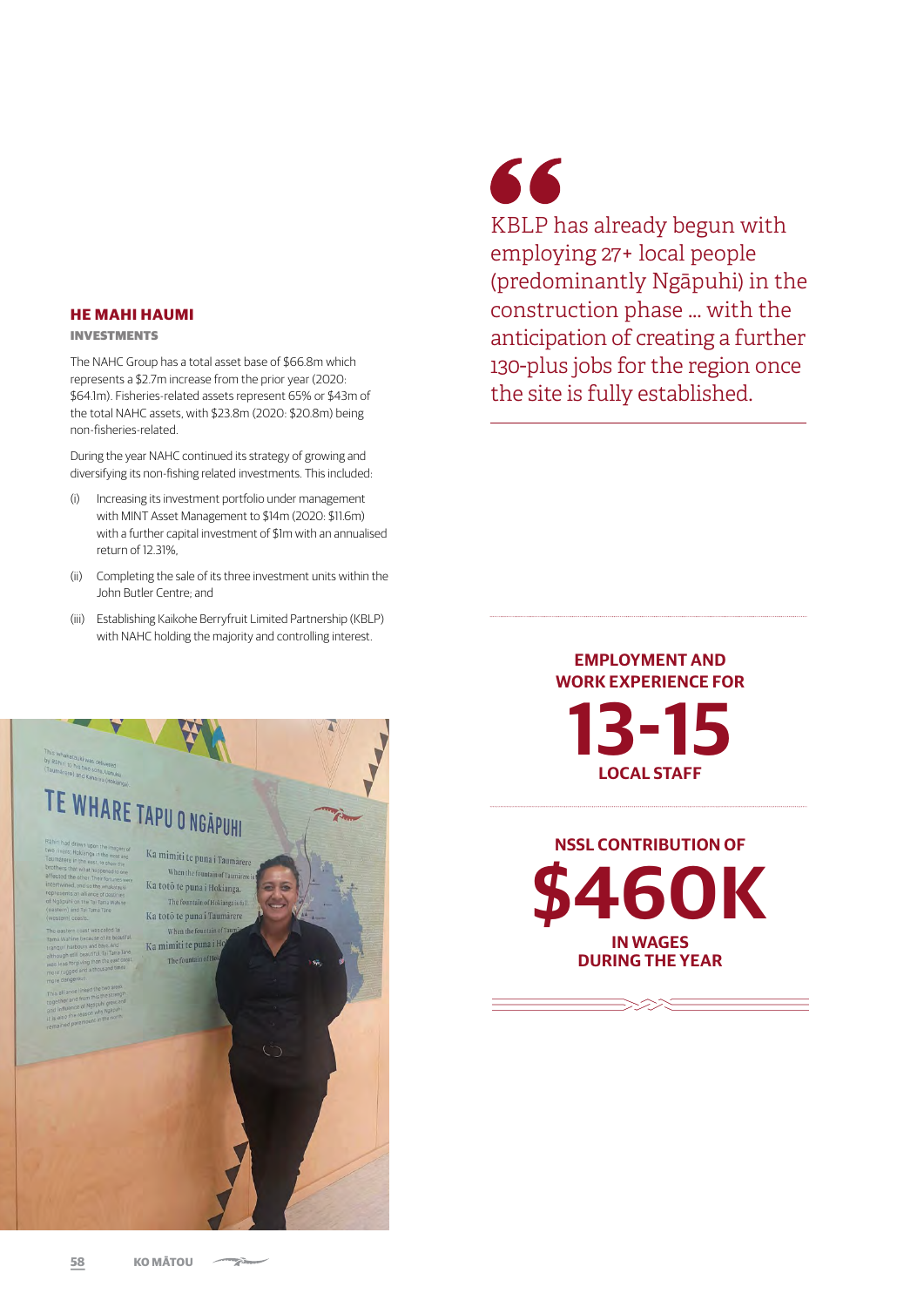66 The NAHC Board and management team are continually evaluating the merits of all investments, including NSSL, and supports the employment and financial outcomes that NSSL delivers.



KBLP is a newly developed protected horticulture venture, that is located within the Ngāwha Innovation and Enterprise Park (NIEP), just outside of Kaikohe. KBLP was established as collaboration between NAHC and Far North Holdings Limited (FNDC's commercial arm), and independent growing expertise; to provide sustainable economic returns and significant new employment opportunities into the region.

KBLP represents the first significant investment within horticulture for NAHC and signifies the transition away from the Runanga' reliance upon the fisheries sector for economic sustainability.

In April 2021, site works began at KBLP. This first stage of the KBLP development will include 10ha of tunnel houses, a water reservoir, irrigation system with self-sustaining water reticulation and a modern packhouse/coolstore facility that can cater for up to 160 pax, with a further 7ha of tunnel houses (stage two) proposed to be developed on the adjacent site.

KBLP has already begun with employing 27+ local people (predominantly Ngāpuhi) in the construction phase of the project, with the anticipation of creating a further 130-plus jobs for the region once the site is fully established. The NIEP location and accessibility to Kaikohe labour market has proven to be a boost to the development capitalising upon the Provincial Growth Fund's significant investment within infrastructure at NIEP.

Although weather, consenting, and supply chain disruptions have impacted KBLP meeting its initial ambitious timeline, we are committed to delivering this project for Ngāpuhi and the wider community. At the time of reporting, KBLP has already completed the irrigation and water reservoir, with roading and the first 10ha of tunnel houses being almost complete. In late spring when further major earth works are permitted, the development of the packhouse/cool store, administration offices and staff facilities are scheduled to commence.

NAHC also continues to retain a portfolio of commercial properties which are fully tenanted, with NIEP having leased the premise at 21 Broadway, Kaikohe, following the departure of Paper Plus.

Ngāpuhi Service Station Limited (NSSL) operating as Mobil Kaikohe, a wholly owned subsidiary of NAHC, reported a net profit of \$152k for the year (2020: \$264k) and declared a dividend of \$150k (2020: \$250k). Although NSSL contributed less than the prior record year, the business performed admirably during a change with the senior management team, and during a period of lower fuel margins. As NSSL operates within the highly completive fuel market and on a restricted margin model, NSSL is unable to recoup the ongoing increasing costs of labour which will continue to challenge future returns.

The NAHC Board and management team are continually evaluating the merits of all investments, including NSSL, and supports the employment and financial outcomes that NSSL delivers. NSSL provides secure employment and work experience for approximately 13-15 local staff, and during the year NSSL contributed \$460k in wages (2020: \$419k), whilst providing a valuable service to the community.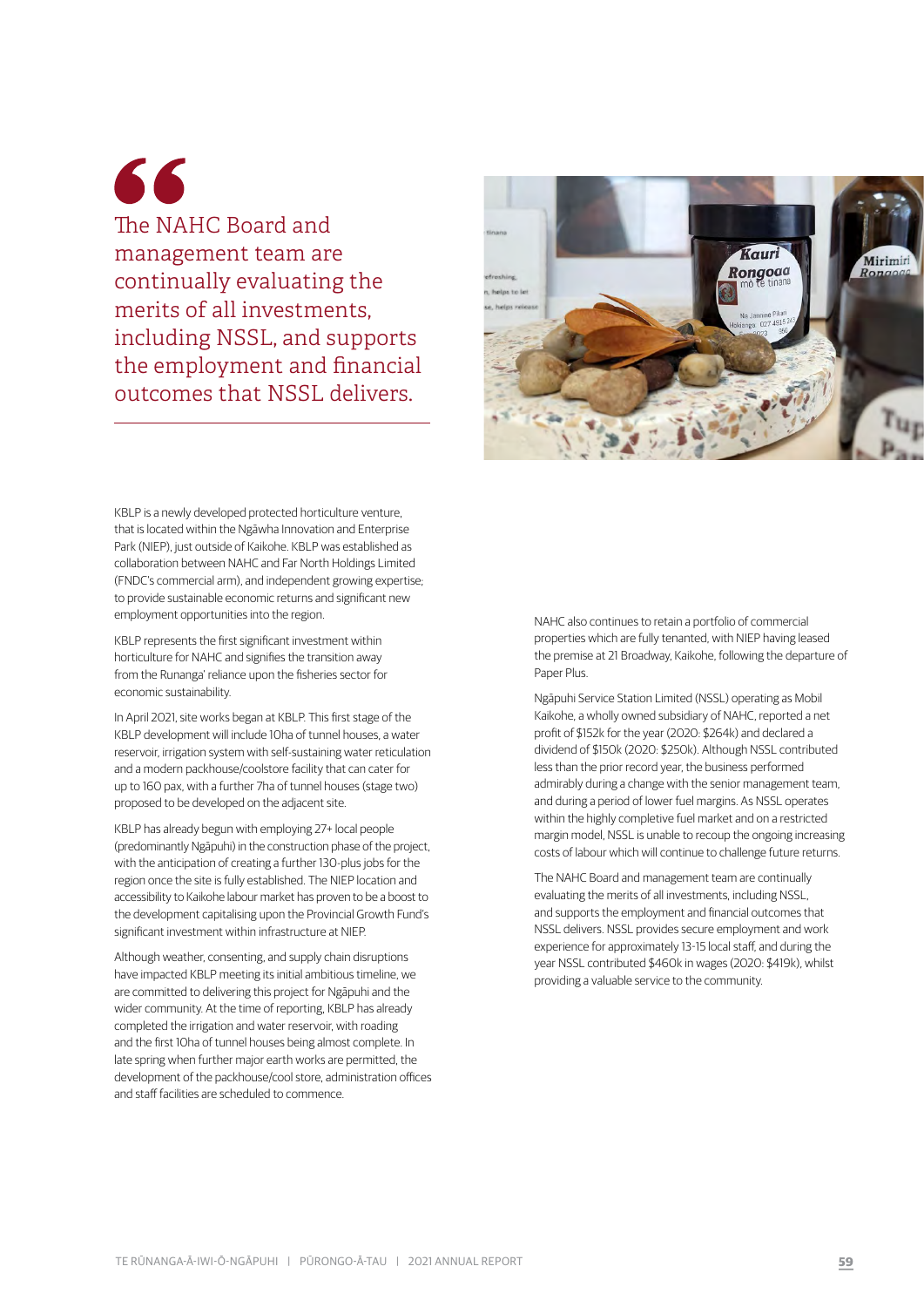#### **HE MIHI**

#### ACKNOWLEDGEMENTS

2020/2021 has been another outstanding financial year for NAHC, which can be attributed to the great mahi of all that have gone before us; and the exceptional and dedicated team within the NAHC Group, all of whom are committed to ensuring a prosperous future for Ngāpuhi.

NAHC continues to be well served by chief executive, Paul Knight, who provides astute commercial leadership and decision making on behalf of Ngāpuhi. The NAHC Board wishes to acknowledge Paul's ongoing contribution to the success of NAHC, and the Rūnanga Group.

I also wish to acknowledge the NAHC Board and the Rūnanga governance members that have participated within NAHC throughout the year, as having the professionalism and desire to meet the challenge of enabling NAHC and the Rūnanga to grow equitably. Having Wane Wharerau, a respected and long serving NAHC Director, appointed as Chair of the Rūnanga has greatly assisted in these ongoing strategic discussions as we continually look towards Settlement, and our ability to work together to achieve the aspirations of Ngāpuhi.

#### **Ngā mihi nui ki a koutou i tēnei wā,**

**John Rae** 

Independent Chair Ngāpuhi Asset Holding Company

## 66

2020/2021 has been another outstanding financial year for NAHC, which can be attributed to the great mahi of all those that have gone before us; and the exceptional and dedicated team within the NAHC Group, all of whom are committed to ensuring a prosperous future for Ngāpuhi.